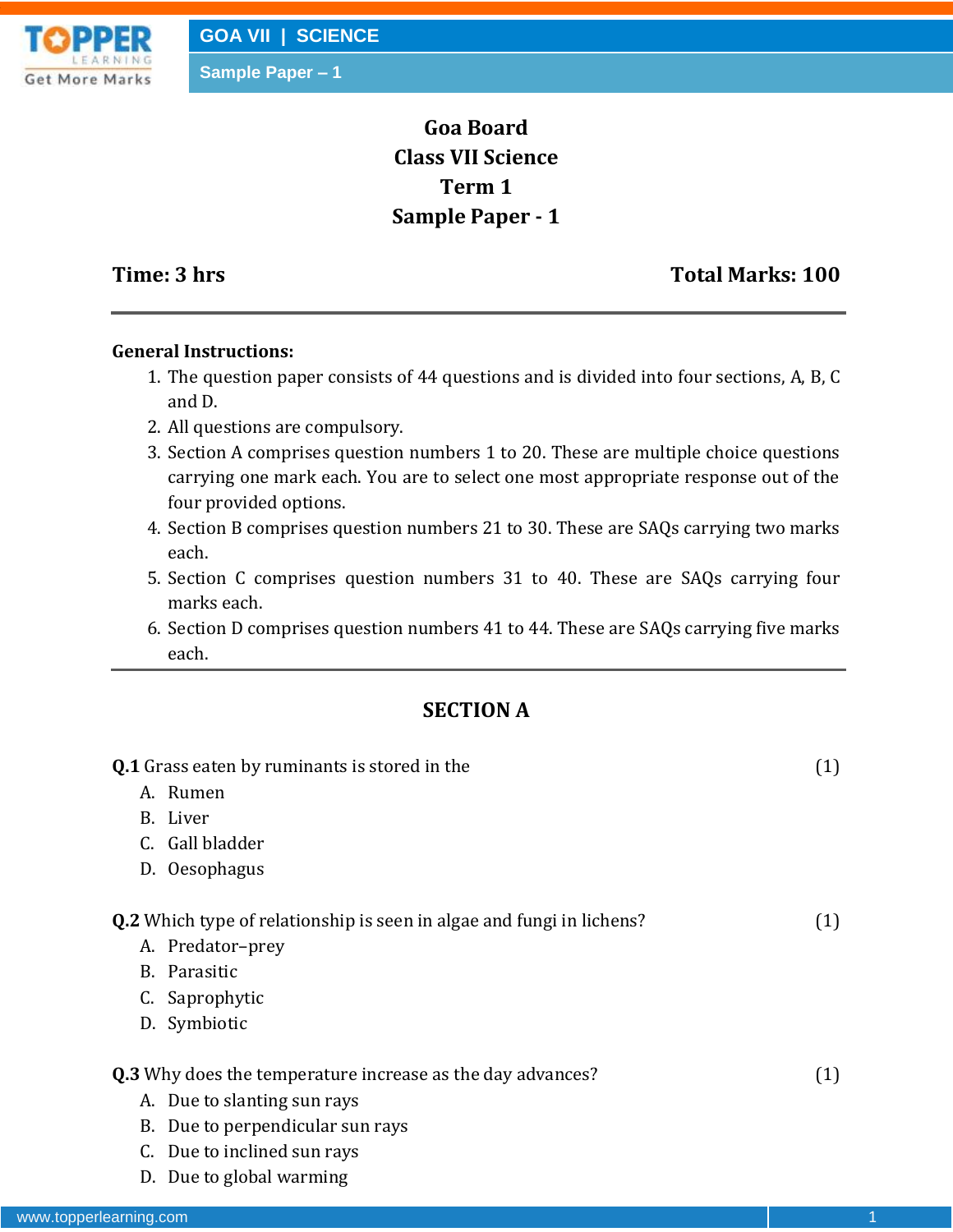|            | <b>GOA VII   SCIENCE</b>                                     |     |
|------------|--------------------------------------------------------------|-----|
| More Marks | Sample Paper - 1                                             |     |
|            |                                                              |     |
|            | <b>Q.4</b> Which instrument is used to measure air pressure? | (1) |
|            | A. Manometer                                                 |     |
|            | B. Barometer                                                 |     |
| C.         | Hydrometer                                                   |     |
|            | D. Anemometer                                                |     |
|            | <b>Q.5</b> What is biological weathering?                    | (1) |
|            | A. Weathering caused by plant and animal activities          |     |
|            | B. Weathering caused only by plant activities                |     |
|            | C. Weathering caused by the action of air                    |     |
|            | D. Weathering caused by the action of water                  |     |
|            | Q.6 We tend to feel hungrier after                           | (1) |
|            | A. Standing                                                  |     |
|            | B. Exercise                                                  |     |
|            | C. Resting                                                   |     |
|            | D. Sleeping                                                  |     |
|            | Q.7 Angora wool is obtained from                             | (1) |
|            | A. Angora sheep                                              |     |
|            | B. Angora yak                                                |     |
| C.         | Angora goat                                                  |     |
|            | D. Angora camel                                              |     |

| <b>Q.8</b> Identify the correct stage of the silkworm life cycle as shown in the picture. |  | (1) |
|-------------------------------------------------------------------------------------------|--|-----|
|                                                                                           |  |     |



- A. Female laying eggs
- B. Pupa stage
- C. Cocoon stage
- D. Adult stage

ТC

Get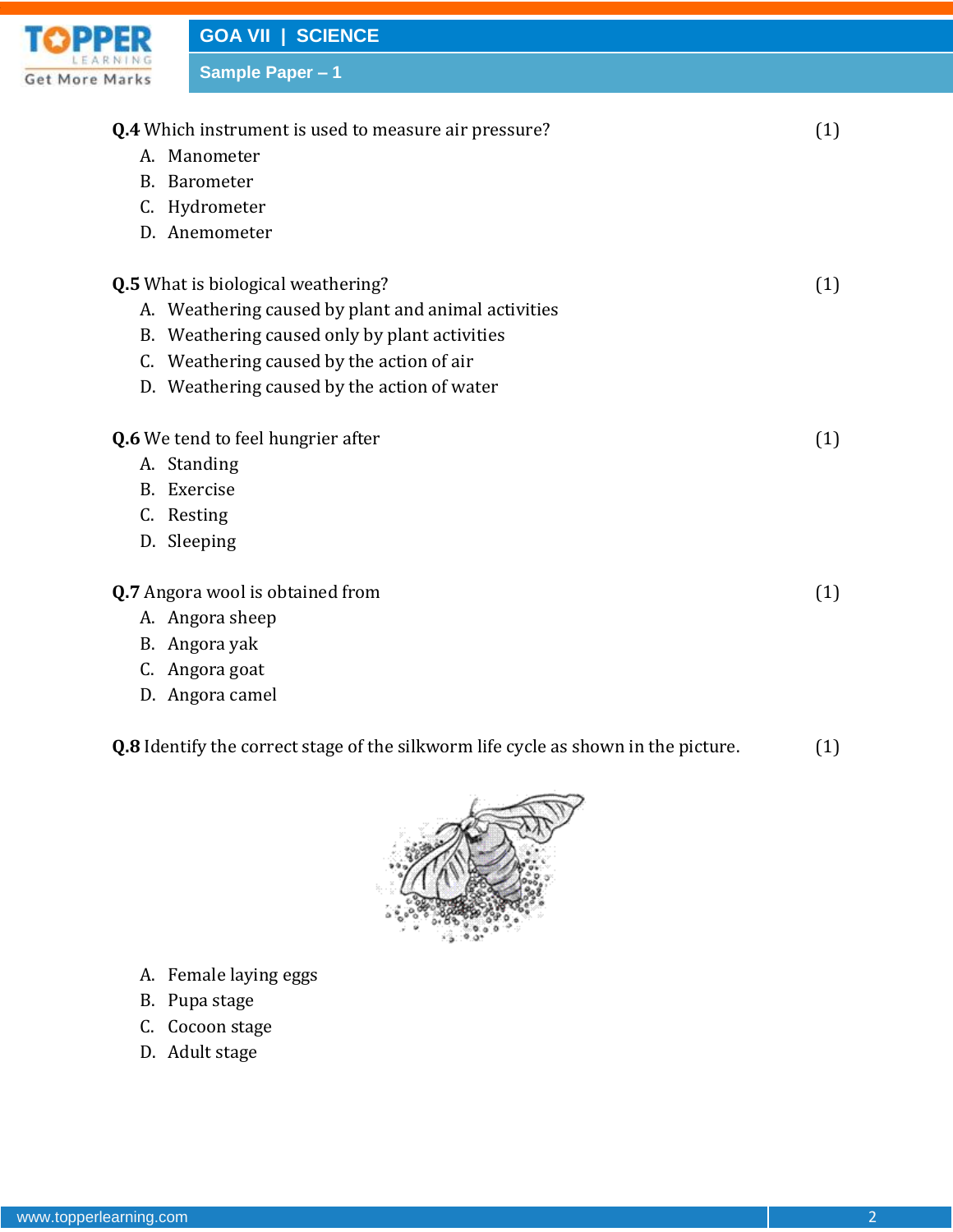**TOPPER Get More Marks** 

**Q.9** Which microorganism is responsible for the fatal blood disease called sorter's disease? (1)

- A. Virus, Anthrax
- B. Algae, Anthrax
- C. Bacteria, Anthrax
- D. Animal, Anthrax

| (1) |
|-----|
|     |
|     |
|     |
|     |
| (1) |
|     |
|     |
|     |
|     |
| (1) |
|     |
|     |
|     |
|     |
|     |
| (1) |
|     |
|     |
|     |
|     |
| (1) |
|     |
|     |
|     |

D. Does not affect heat transfer through conduction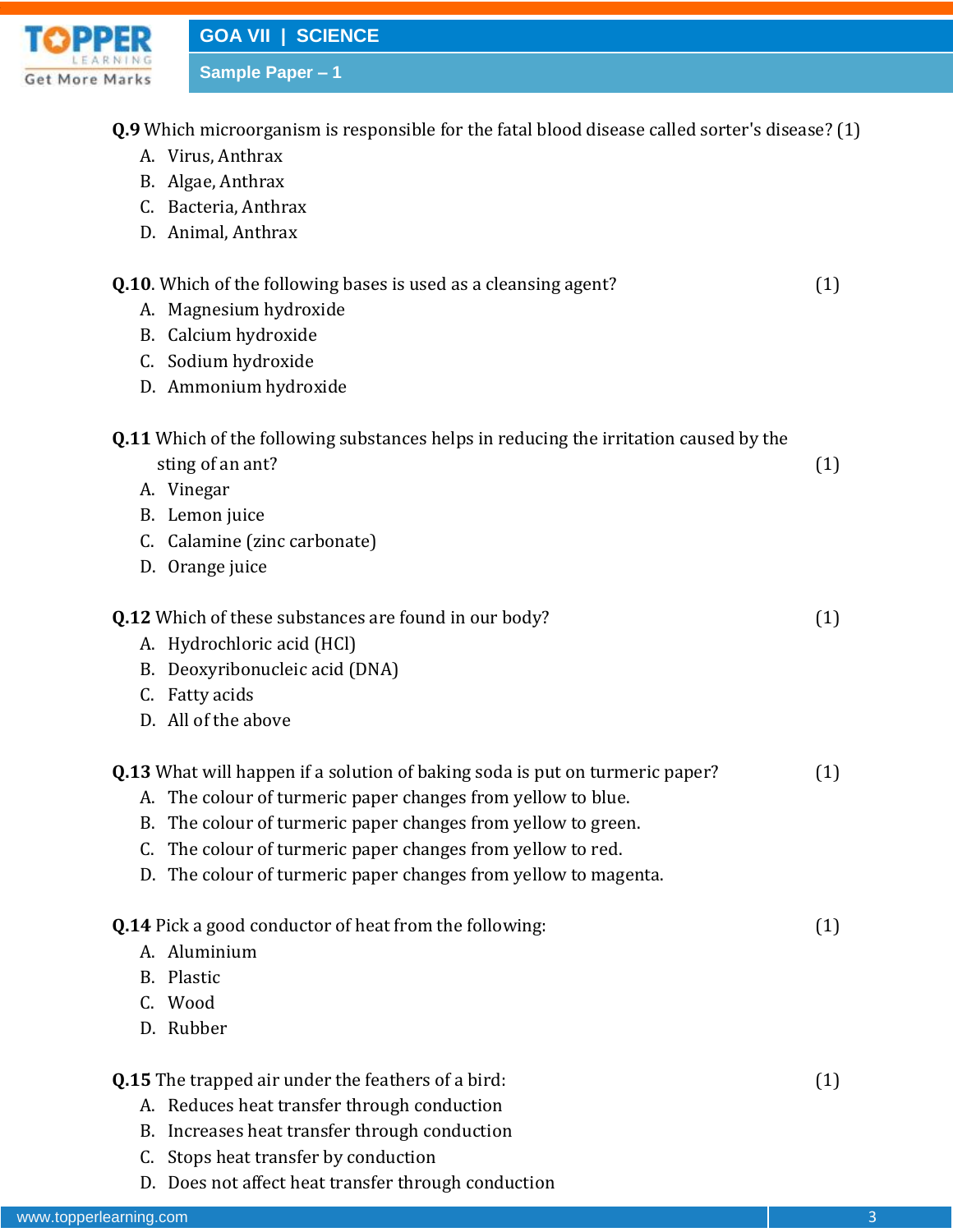

**GOA VII | SCIENCE**

**Sample Paper – 1**

|    | <b>Q.16</b> The vacuum present in a vacuum flask reduces heat transfer by ______.<br>(1)    |     |
|----|---------------------------------------------------------------------------------------------|-----|
|    | A. Convection                                                                               |     |
| B. | Radiation                                                                                   |     |
|    | C. Conduction and convection                                                                |     |
|    | D. Conduction                                                                               |     |
|    | <b>Q.17</b> The air near the source of heat                                                 | (1) |
|    | A. Rises away from the source                                                               |     |
|    | B. Moves closer to the source                                                               |     |
|    | C. Remains in the same place                                                                |     |
|    | D. Moves randomly                                                                           |     |
|    | <b>Q.18</b> The base/fundamental unit of time is                                            | (1) |
|    | A. Minute                                                                                   |     |
|    | B. Second                                                                                   |     |
|    | C. Hour                                                                                     |     |
|    | D. Year                                                                                     |     |
|    |                                                                                             | (1) |
|    | A. Half distance travelled/time                                                             |     |
|    | B. Half distance travelled × time                                                           |     |
|    | C. Total distance travelled/total time                                                      |     |
|    | D. Total distance travelled × total time                                                    |     |
|    | <b>Q.20</b> A car moves with a speed of 40 km/h for 15 minutes, and then with a speed of 60 |     |
|    | km/h for the next 15 minutes. The total distance covered by the car is                      | (1) |

- A. 100 km
- B. 25 km
- C. 15 km
- D. 10 km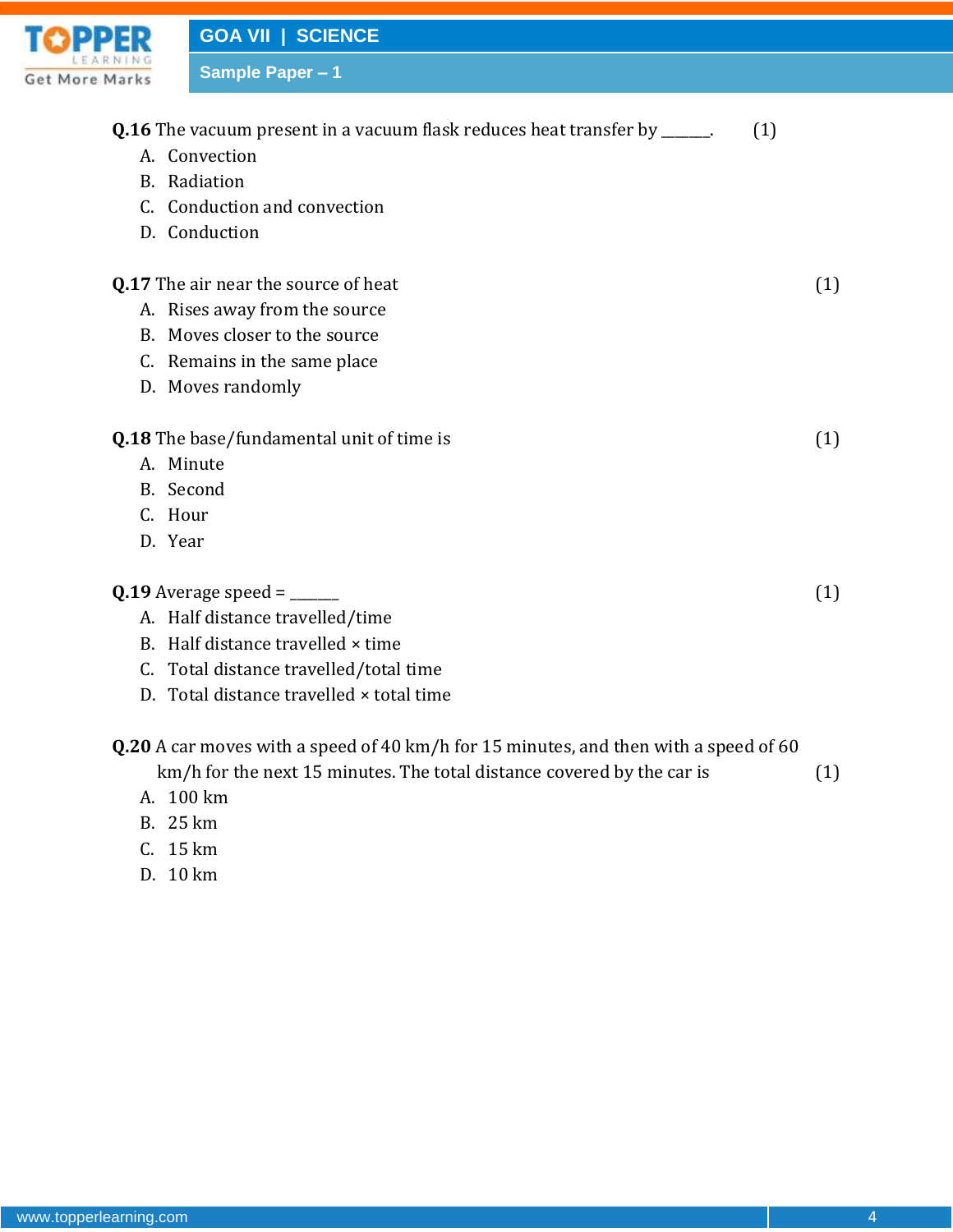

### **SECTION B**

| <b>Q.21</b> How are nutrients replenished in the soil?                                                    | (2) |
|-----------------------------------------------------------------------------------------------------------|-----|
| <b>Q.22</b> Why are nights foggy during winters?                                                          | (2) |
| <b>Q.23</b> How do earthworms increase soil fertility?                                                    | (2) |
| <b>Q.24</b> How is energy released during anaerobic respiration?                                          | (2) |
| Q.25<br>(i) What is the purpose of scouring the sheared skin obtained from sheep?<br>(ii) How is it done? | (2) |
| <b>Q.26</b> Name the base present in milk of magnesia. What is it used for?                               | (2) |
| <b>Q.27</b> What is an antacid? How does an antacid work?                                                 | (2) |
| Q.28 How does heat and temperature differ from each other?                                                | (2) |
|                                                                                                           |     |

- **Q.29** Your car moves with a speed of 40 km/h for 10 minutes, and then with a speed of 60 km/h for the next 15 minutes. What is the total distance covered by the car? (2)
- **Q.30** A body moves along a path. Its distance–time graph is shown below. How much distance will it cover in 6 hours? (2)

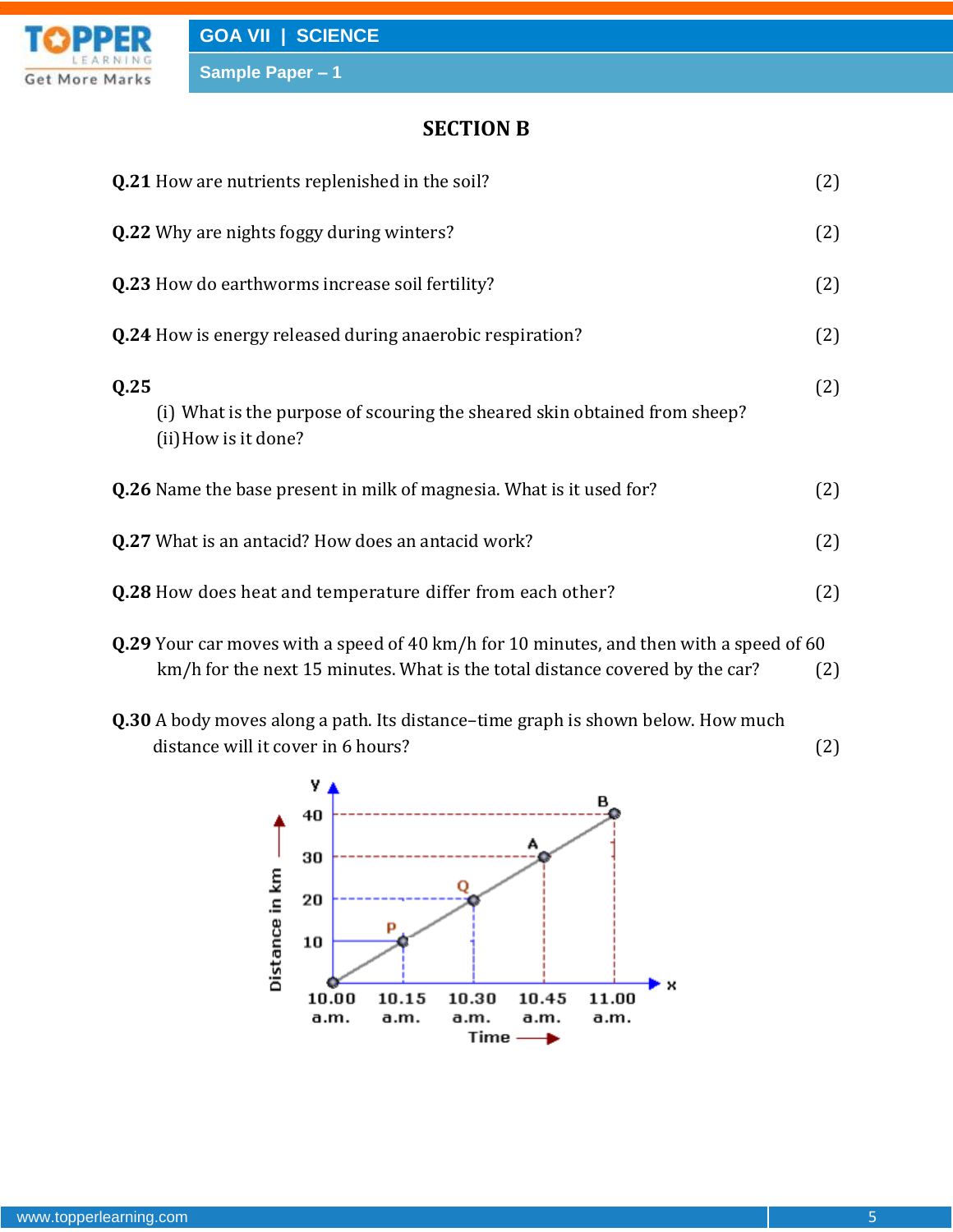

# **SECTION C**

| Q.31                                                                                                                    |     |
|-------------------------------------------------------------------------------------------------------------------------|-----|
| (i) Explain how an insect gets trapped in the pitcher plant?<br>(ii) How do fungi germinate?                            | (4) |
| Q.32                                                                                                                    |     |
| (i) How is the camel adapted to survive in deserts?                                                                     | (4) |
| (ii) How do rats and snakes survive in deserts?                                                                         |     |
| Q.33                                                                                                                    |     |
| (i) Which soil horizon/section has the highest mineral content and why?<br>(ii) How is soil important for plant growth? | (4) |
| Q.34                                                                                                                    |     |
| (i) Why do muscle cells respire anaerobically?                                                                          | (4) |
| (ii) Why do muscle cramps arise after heavy physical exercise?                                                          |     |
| <b>Q.35</b> Give reasons for the following:                                                                             | (4) |
| (i) Wool burns with a bad smell.                                                                                        |     |
| (ii) Wool is used for making winter clothing.                                                                           |     |
| (iii) The quality of wool depends on the breed of sheep.                                                                |     |
| (iv) Shearing does not cause any pain to the sheep.                                                                     |     |
| Q.36                                                                                                                    | (4) |
| (i) Define sericulture.                                                                                                 |     |
| (ii) What is a cocoon?                                                                                                  |     |
| (iii) Explain the process of obtaining silk thread from the cocoon.                                                     |     |
| <b>Q.37</b> Differentiate between acids and bases (four points).                                                        | (4) |
| Q.38                                                                                                                    | (4) |
| An iron ball at $40^{\circ}$ C is dropped in a mug containing water at $40^{\circ}$ C. What will be the<br>(i)          |     |
| passage of flow of heat in the system? Explain.                                                                         |     |
| (ii) How does heat flow in a body having one end cool and the other at high<br>temperature?                             |     |
| Q.39                                                                                                                    | (4) |
| What is a laboratory thermometer?<br>(i)                                                                                |     |
| (ii) Which thermometer is used to measure high temperatures?                                                            |     |

(iii) Stainless steel pans are usually provided with copper bottoms. Why?